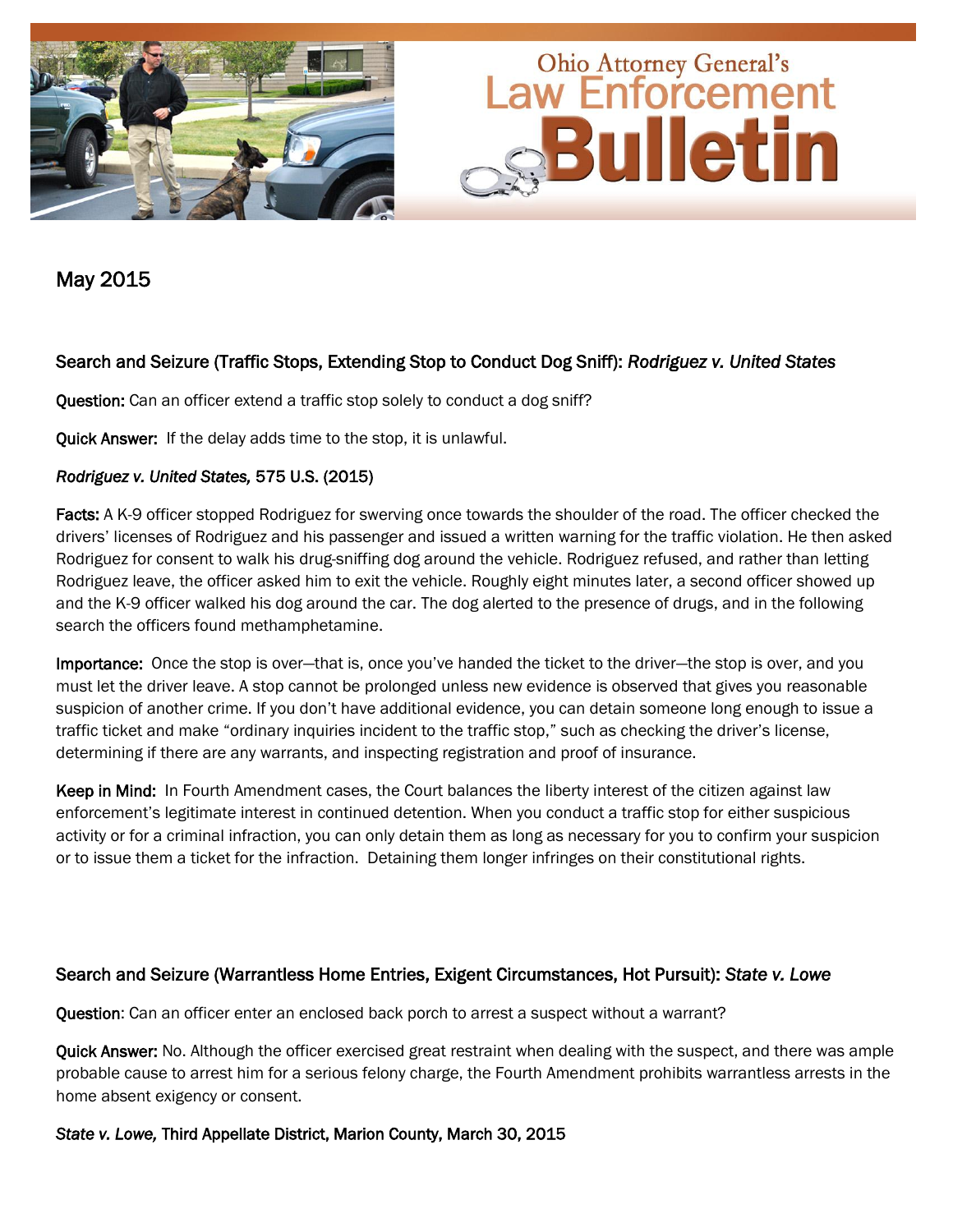Facts: A Marion County deputy responded to an assault complaint. The victim told the deputy that Lowe was responsible for the significant injuries to her face and head. The deputy also learned that Lowe broke her phone when she tried to call the police and that he had threatened her. The deputy attempted to locate Lowe at his home. When he arrived at the home that Lowe shared with his parents, the deputy went to the enclosed back porch. He initiated contact with Lowe and told him he was under arrest. Lowe then retreated into the house. After trying to convince the suspect's father to encourage Lowe to cooperate, the deputy entered the porch without consent. Lowe approached the deputy with his fists clenched, was shot with a Taser, and was subsequently arrested.

Importance: Without consent, a warrantless home arrest is only allowed when exigent circumstances exist. Since the suspect no longer posed a threat to the victim, there was no exigency. The deputy should have gotten a warrant and monitored the residence to ensure that the suspect did not leave the house. Also there was no "hot pursuit" exigency. While law enforcement officers may enter a home without a warrant when they are in hot pursuit of a fleeing suspect, in this case the suspect was already in the home when the deputy arrived two hours after the contact with the victim.

Keep in Mind: An enclosed, attached porch is considered part of the home and is protected by the Fourth Amendment.

# Search and Seizure (Consent Search, Passenger's Belongings): State v. Chojnowski

Question: If a vehicle owner consents to the search of his vehicle, can you search a container that belongs to a passenger?

**Quick Answer:** No, a vehicle owner has no authority to consent to a search of a passenger's belongings.

## *State v. Chojnowski*, 9th Appellate District*,* Wayne County Municipal Court, April 13, 2015

Facts: A deputy responded to a call regarding a suspicious vehicle in a business parking lot around 10:20 p.m. After determining that there was nothing illegal going on, the deputy asked the vehicle owner for permission to search the vehicle. The deputy obtained the owner's consent to search the vehicle and had both the driver and the passenger, Taryn Chojnowski, step out of the vehicle. The deputy testified that he saw Chojnowski with a black bag on her lap and then saw her leave the bag in the vehicle when she was asked to step out of the vehicle. The bag was partially open and another completely sealed bag was inside. Inside the sealed bag the deputy found a pipe, needles, and other items used for drug abuse.

Importance: The scope of a search under the automobile exception to the warrant requirement differs from the scope of a consent search. When the owner consents to a search of his vehicle, the belongings of the passengers inside the vehicle cannot be searched unless the owner has mutual use or joint access to the property. In this case there was no evidence that the owner had common authority over the bag or that the vehicle owner's consent extended to the passenger's bag.

Keep in Mind: This only applies to "consent searches" by the owner over belongings which clearly do not belong to them. Officers are allowed to search a passenger's belongings in a vehicle when the automobile exception applies. Under the automobile exception, when an officer has probable cause to believe a vehicle contains contraband, the scope of the search extends to any part of the vehicle that could conceal the object of the search, which may include the passenger's belongings.